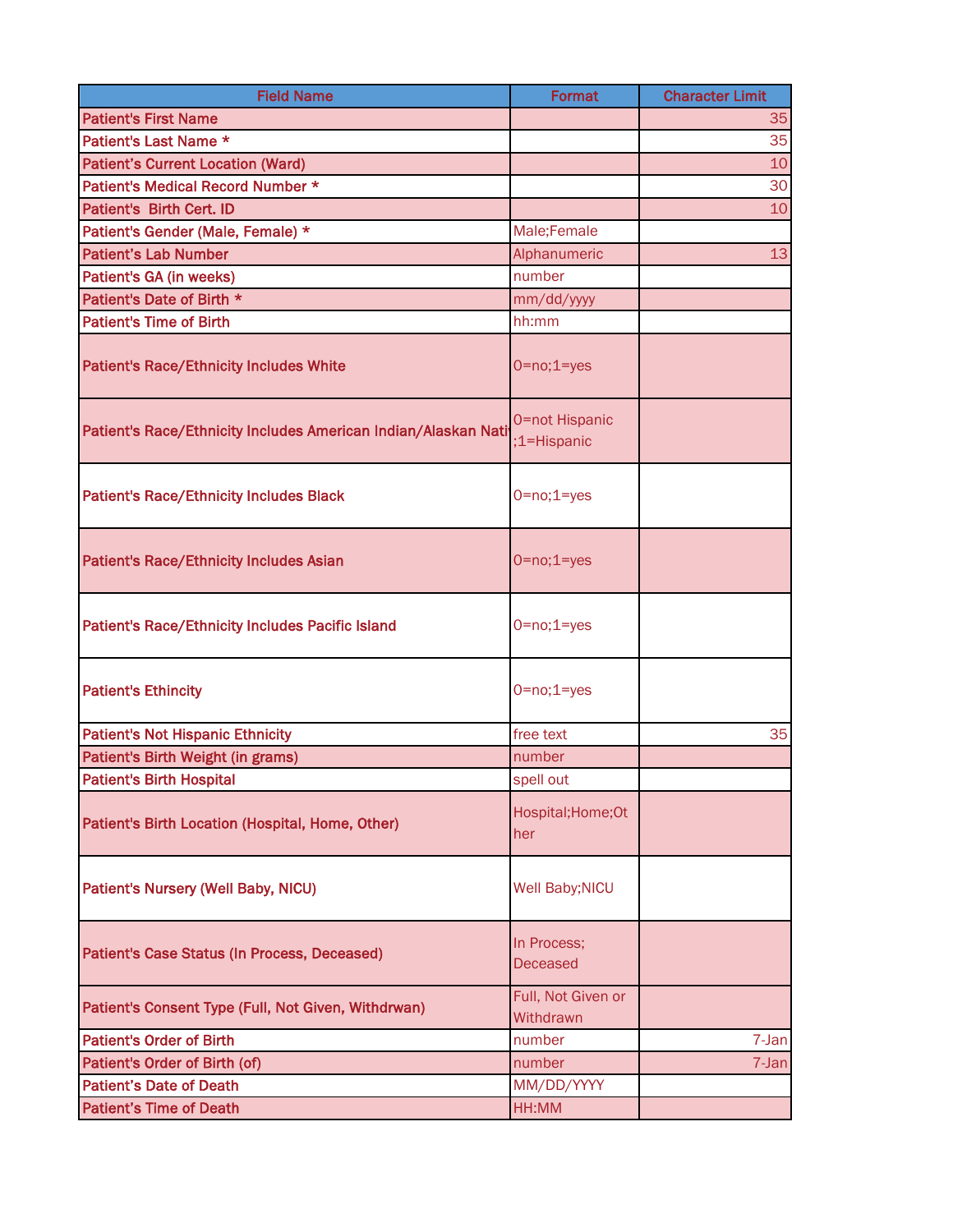| Patient's Contact Relationship (Mother, Father, Other)                   | Mother;Father,<br>Foster Parent,<br>Other<br>Relationship,<br>Adoptive Parent,<br>Grandparent,<br>Social Services,<br><b>Medical</b> |    |
|--------------------------------------------------------------------------|--------------------------------------------------------------------------------------------------------------------------------------|----|
| Contact is Primary (yes, no)                                             | Yes;No                                                                                                                               |    |
| Contact is Legal Guardian (yes, no)                                      | Yes;No                                                                                                                               |    |
| Contact to Receive Reports (yes, no)                                     | Yes;No                                                                                                                               |    |
| Contact is Consent Signatory (yes, no)                                   | Yes;No                                                                                                                               |    |
| <b>Contact's First Name</b>                                              |                                                                                                                                      | 35 |
| <b>Contact's Last Name</b>                                               |                                                                                                                                      | 35 |
| Contact's Language (English, Spanish)                                    | English;Spanish;                                                                                                                     |    |
| <b>Contact's Race/Ethnicity Includes White</b>                           | $0 = no; 1 = yes$                                                                                                                    |    |
| Contact's Race/Ethnicity Includes American Indian/Alaskan Nat 0=no;1=yes |                                                                                                                                      |    |
| <b>Contact's Race/Ethnicity Includes Black</b>                           | $0 = no; 1 = yes$                                                                                                                    |    |
| <b>Contact's Race/Ethnicity Includes Asian</b>                           | $0 = no; 1 = yes$                                                                                                                    |    |
| <b>Contact's Race/Ethnicity Includes Pacific Island</b>                  | $0 = no; 1 = yes$                                                                                                                    |    |
| <b>Contact's Ethincity</b>                                               | $0 = no; 1 = yes$                                                                                                                    |    |
| <b>Contact's Not Hispanic Ethnicity</b>                                  | free text                                                                                                                            | 35 |
| <b>Contact's Translator</b>                                              | Unknown or Not<br>Required                                                                                                           |    |
| Contact's Title (Mr., Mrs., Dr.)                                         |                                                                                                                                      | 9  |
| <b>Contact's Address</b>                                                 |                                                                                                                                      | 50 |
| <b>Contact's Apt. No.</b>                                                |                                                                                                                                      | 50 |
| <b>Contact's City</b>                                                    |                                                                                                                                      | 50 |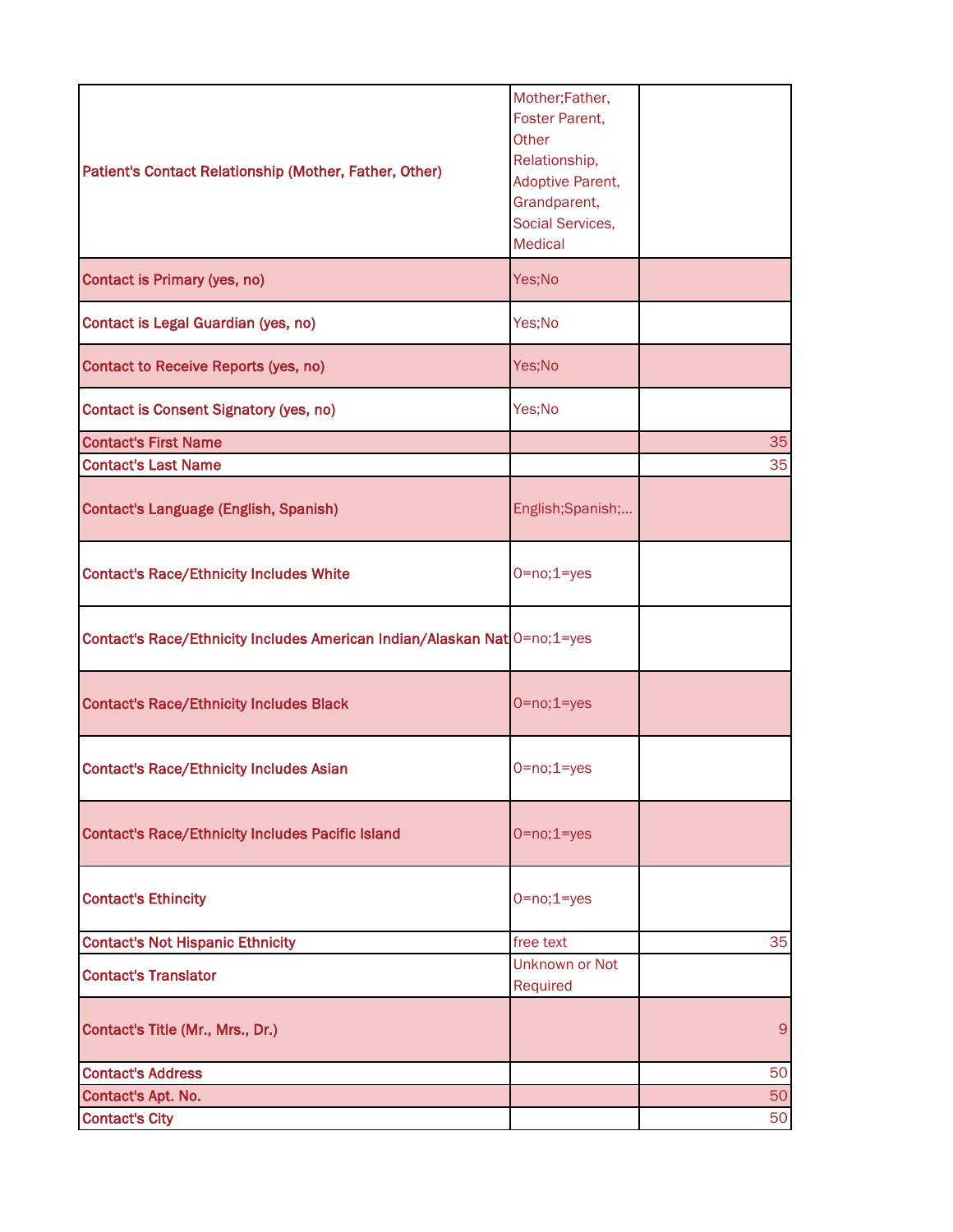| <b>Contact's State</b>                              |                                          | $\overline{2}$ |
|-----------------------------------------------------|------------------------------------------|----------------|
| <b>Contact's County</b>                             |                                          | 50             |
| <b>Contact's Zipcode</b>                            |                                          | 10             |
| <b>Contact's Phone</b>                              |                                          | 20             |
| <b>Contact's Mobile Phone</b>                       |                                          | 20             |
| <b>Mother's Maiden Name</b>                         |                                          | 35             |
| <b>Contact's email Address</b>                      |                                          | 50             |
| <b>Mother's Date of Birth</b>                       | mm/dd/yyyy                               |                |
| <b>Contact's Education</b>                          |                                          |                |
| <b>HRI Family History of childhood Hearing Loss</b> | 0=unknown;1=not<br>present;<br>2=present |                |
| HRI NICU > 5 days                                   | 0=unknown;1=not<br>present;<br>2=present |                |
| <b>HRI Bacterial or Viral Meningitis</b>            | 0=unknown;1=not<br>present;<br>2=present |                |
| <b>HRI Other Congenital Infection</b>               | 0=unknown;1=not<br>present;<br>2=present |                |
| <b>HRI Cranio-facial anomalies</b>                  | 0=unknown;1=not<br>present;<br>2=present |                |
| HRI Congenital CMV confirmed in baby                | 0=unknown;1=not<br>present;<br>2=present |                |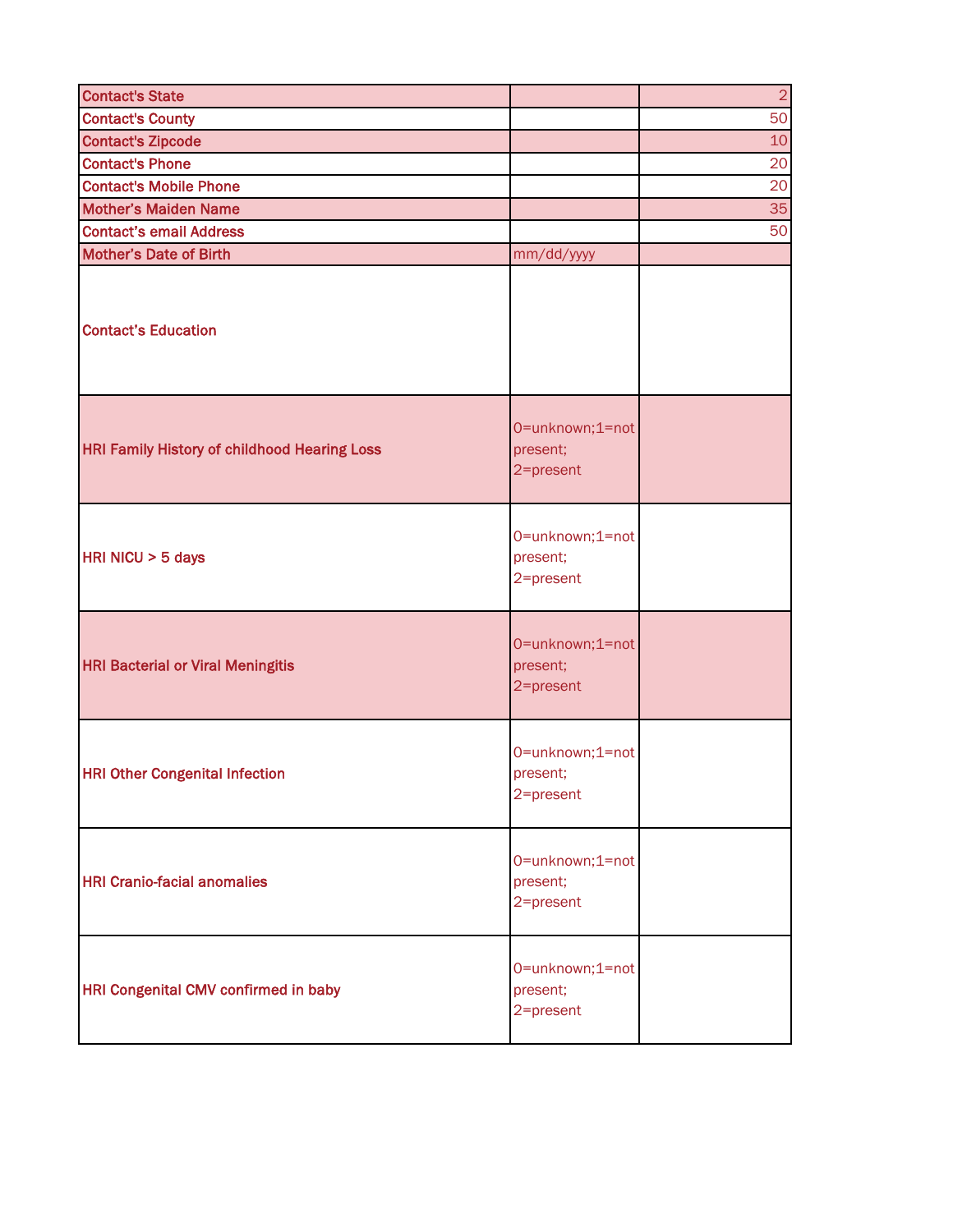| <b>HRI Congenital Herpes confirmed in baby</b>         | 0=unknown;1=not<br>present;<br>2=present |  |
|--------------------------------------------------------|------------------------------------------|--|
| <b>HRI Rubella confirmed in baby</b>                   | 0=unknown;1=not<br>present;<br>2=present |  |
| <b>HRI Syphillis confirmed in baby</b>                 | 0=unknown;1=not<br>present;<br>2=present |  |
| <b>HRI Toxoplasmosis confirmed in baby</b>             | 0=unknown;1=not<br>present;<br>2=present |  |
| <b>HRI ECMO</b>                                        | 0=unknown;1=not<br>present;<br>2=present |  |
| <b>HRI Exchange Transfusion for Elevated Bilirubin</b> | 0=unknown;1=not<br>present;<br>2=present |  |
| <b>HRI Ototoxic Medications Administered</b>           | 0=unknown;1=not<br>present;<br>2=present |  |
| <b>HRI Assisted Ventilation</b>                        | 0=unknown;1=not<br>present;<br>2=present |  |
| <b>HRI Head Injury</b>                                 | 0=unknown;1=not<br>present;<br>2=present |  |
| <b>HRI Neurodegenerative Disorder</b>                  | 0=unknown;1=not<br>present;<br>2=present |  |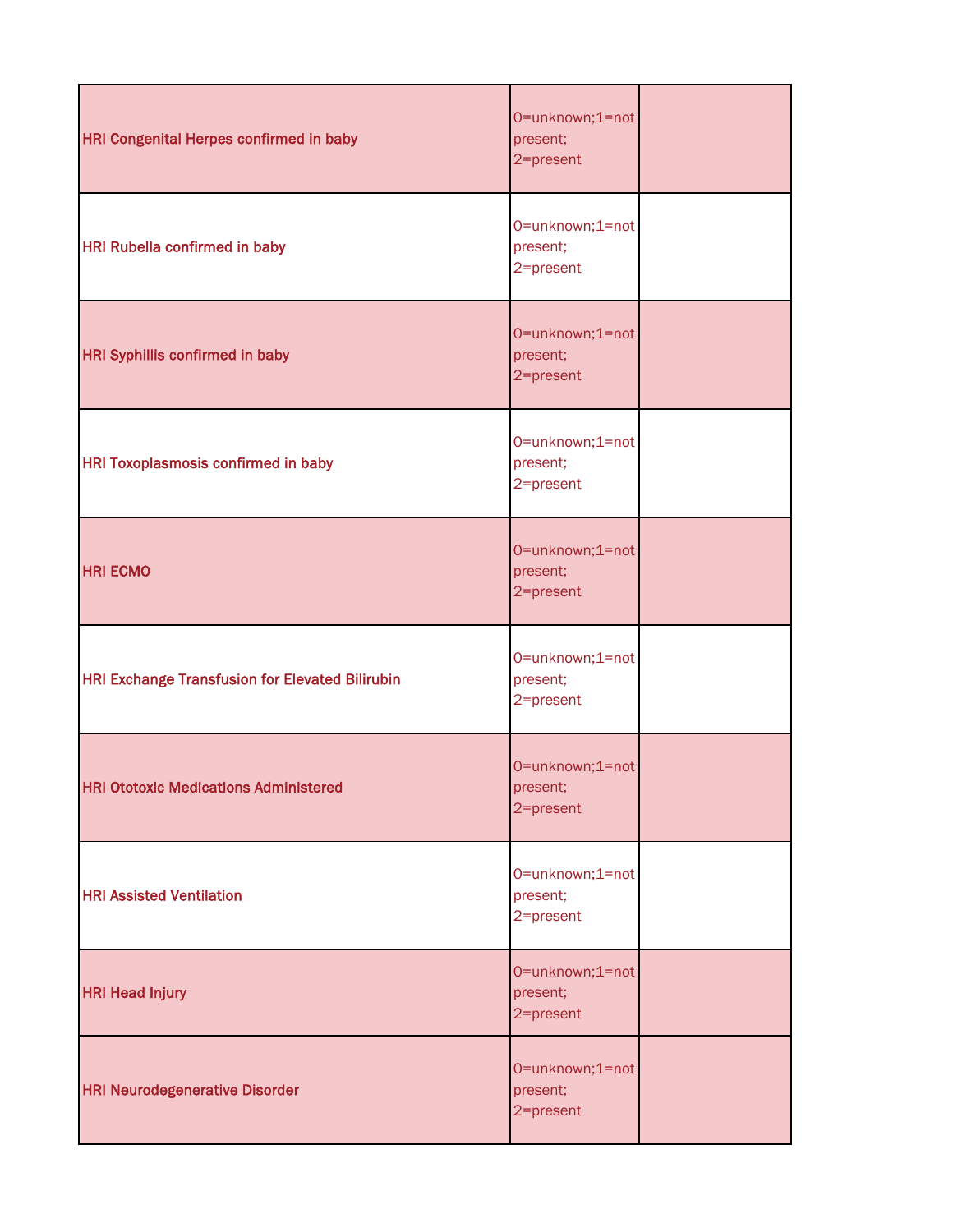| <b>HRI Parental Concern regarding Hearing Status</b> | 0=unknown;1=not<br>present;<br>2=present |  |
|------------------------------------------------------|------------------------------------------|--|
| HRI Otitis media > 3 months (middle ear infection)   | 0=unknown;1=not<br>present;<br>2=present |  |
| <b>HRI Syndrome</b>                                  | 0=unknown;1=not<br>present;<br>2=present |  |
| <b>HRI Other postnatal infection</b>                 | 0=unknown;1=not<br>present;<br>2=present |  |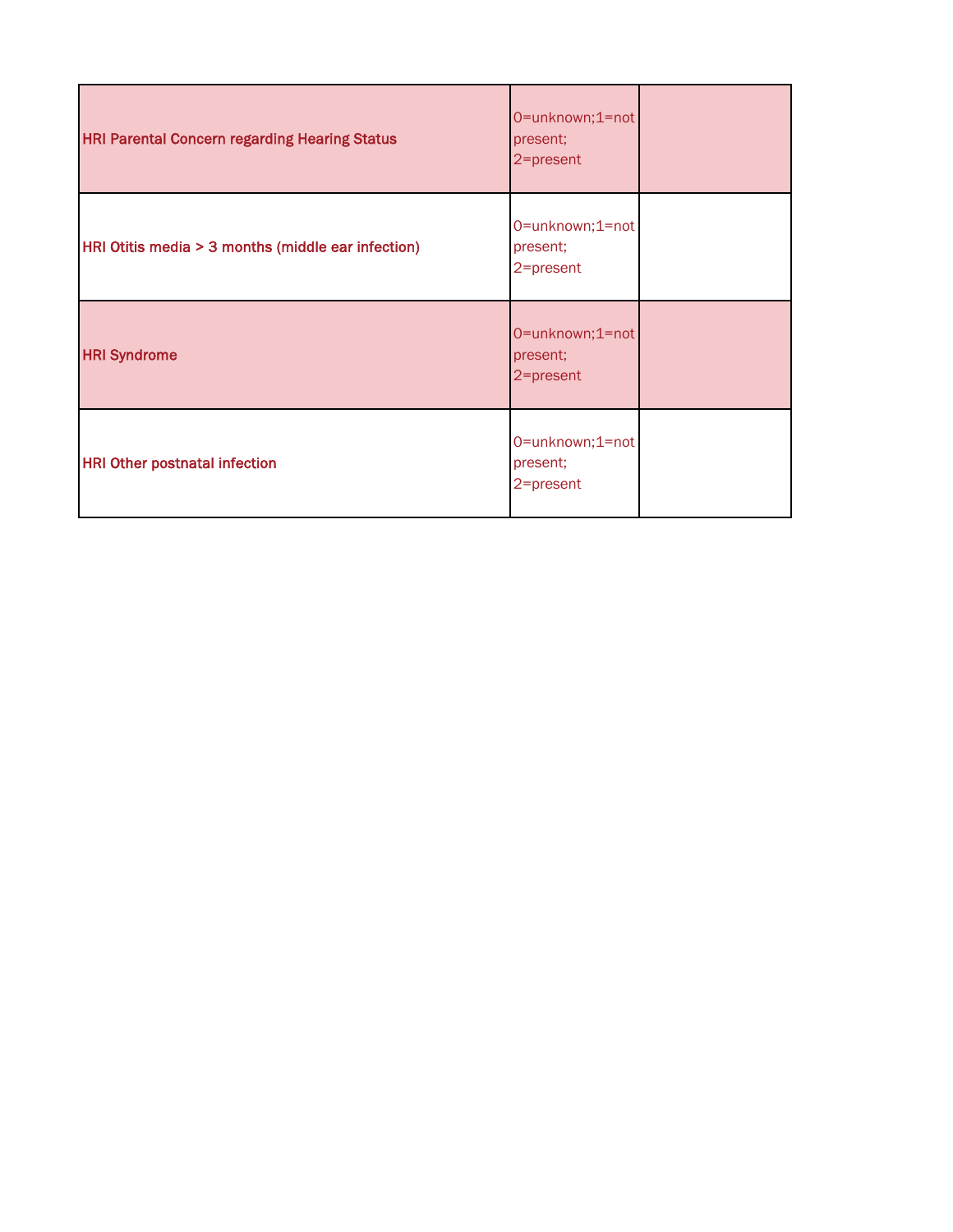| <b>Notes</b>                           | eSP Values                                                      |
|----------------------------------------|-----------------------------------------------------------------|
|                                        |                                                                 |
|                                        |                                                                 |
|                                        |                                                                 |
|                                        |                                                                 |
| Case sensitive                         | Male, Female, Not known                                         |
|                                        |                                                                 |
| Between 23 and 42                      |                                                                 |
| can also use mm/dd/yy                  |                                                                 |
| 24 hour format                         |                                                                 |
| can also be No; Yes or                 |                                                                 |
| True;False (not case                   |                                                                 |
| sensitive)<br>can also be No; Yes or   |                                                                 |
| True;False (not case                   |                                                                 |
| sensitive)                             |                                                                 |
| can also be No; Yes or                 |                                                                 |
| True;False (not case                   |                                                                 |
| sensitive)                             |                                                                 |
| can also be No; Yes or                 |                                                                 |
| True;False (not case<br>sensitive)     |                                                                 |
| can also be No;Yes or                  |                                                                 |
| True;False (not case                   |                                                                 |
| sensitive)                             |                                                                 |
| Or the exact text "Hispanic",          |                                                                 |
| "Not Hispanic", "Unknown"              |                                                                 |
| the other ethnicity                    |                                                                 |
| Between 400 and 6000                   |                                                                 |
|                                        |                                                                 |
| Case sensitive: must match             |                                                                 |
| options from Add Patient               | Hospital, Home, Other                                           |
| exactly<br>Case sensitive - must match |                                                                 |
| choices in Add Patients                | Well Baby, NICU, Other                                          |
| screen exactly                         |                                                                 |
| Case sensitive - must match            |                                                                 |
| choices in Add Patients                | In Process, Moved out of State, Deceased, Refused, Lost Contact |
| screen exactly                         |                                                                 |
|                                        |                                                                 |
|                                        | 1, 2, 3, 4, 5, 6, 7                                             |
|                                        | 1, 2, 3, 4, 5, 6, 7                                             |
|                                        |                                                                 |
|                                        |                                                                 |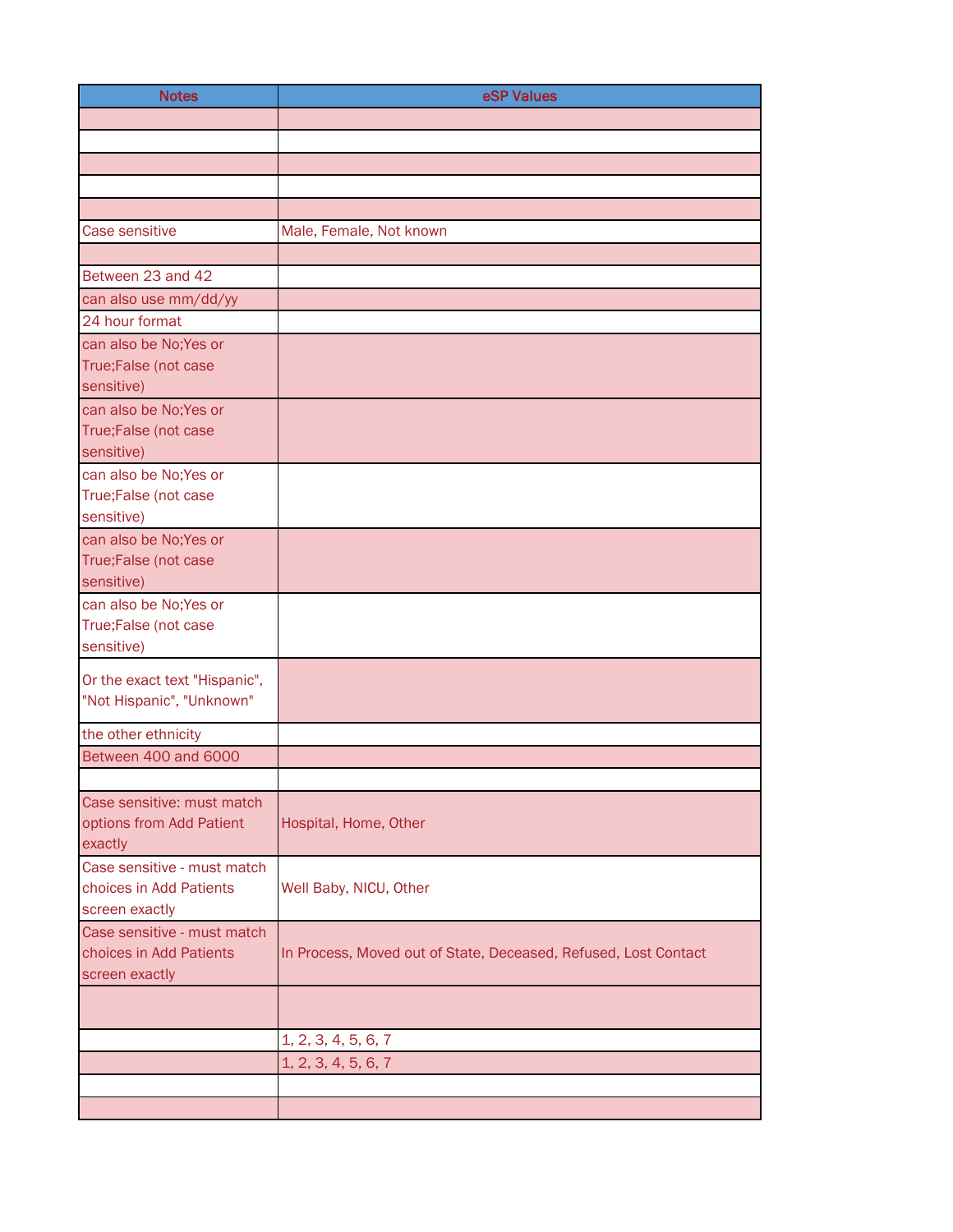| Case sensitive, must match<br>choices in Add Contacts<br>screen exactly. Will default to<br>'Mother' | Mother;Father, Foster Parent, Other Relationship, Adoptive Parent, Grandparent, Social |  |
|------------------------------------------------------------------------------------------------------|----------------------------------------------------------------------------------------|--|
| can also be True; False. Not<br>case-sensitive                                                       |                                                                                        |  |
| can also be True; False. Not<br>case-sensitive                                                       |                                                                                        |  |
| can also be True; False. Not<br>case-sensitive                                                       |                                                                                        |  |
| can also be True; False. Not<br>case-sensitive                                                       |                                                                                        |  |
|                                                                                                      |                                                                                        |  |
| Case sensitive - must match<br>choices in Add Patients<br>screen exactly                             | Arabic, Bosnian, Chinese, English, Nuer, Other, Spanish, Vietnamese                    |  |
| can also be No; Yes or<br>True;False (not case<br>sensitive)                                         |                                                                                        |  |
| can also be No; Yes or<br>True;False (not case<br>sensitive)                                         |                                                                                        |  |
| can also be No; Yes or<br>True;False (not case<br>sensitive)                                         |                                                                                        |  |
| can also be No; Yes or<br>True;False (not case<br>sensitive)                                         |                                                                                        |  |
| can also be No; Yes or<br>True;False (not case<br>sensitive)                                         |                                                                                        |  |
| Or the exact text "Hispanic",<br>"Not Hispanic", "Unknown"                                           |                                                                                        |  |
| the other ethnicity                                                                                  |                                                                                        |  |
| Case sensitive - must match<br>choices in Add Patients<br>screen exactly                             | Mrs., Miss, Ms., Mr., Prof., Dr.                                                       |  |
|                                                                                                      |                                                                                        |  |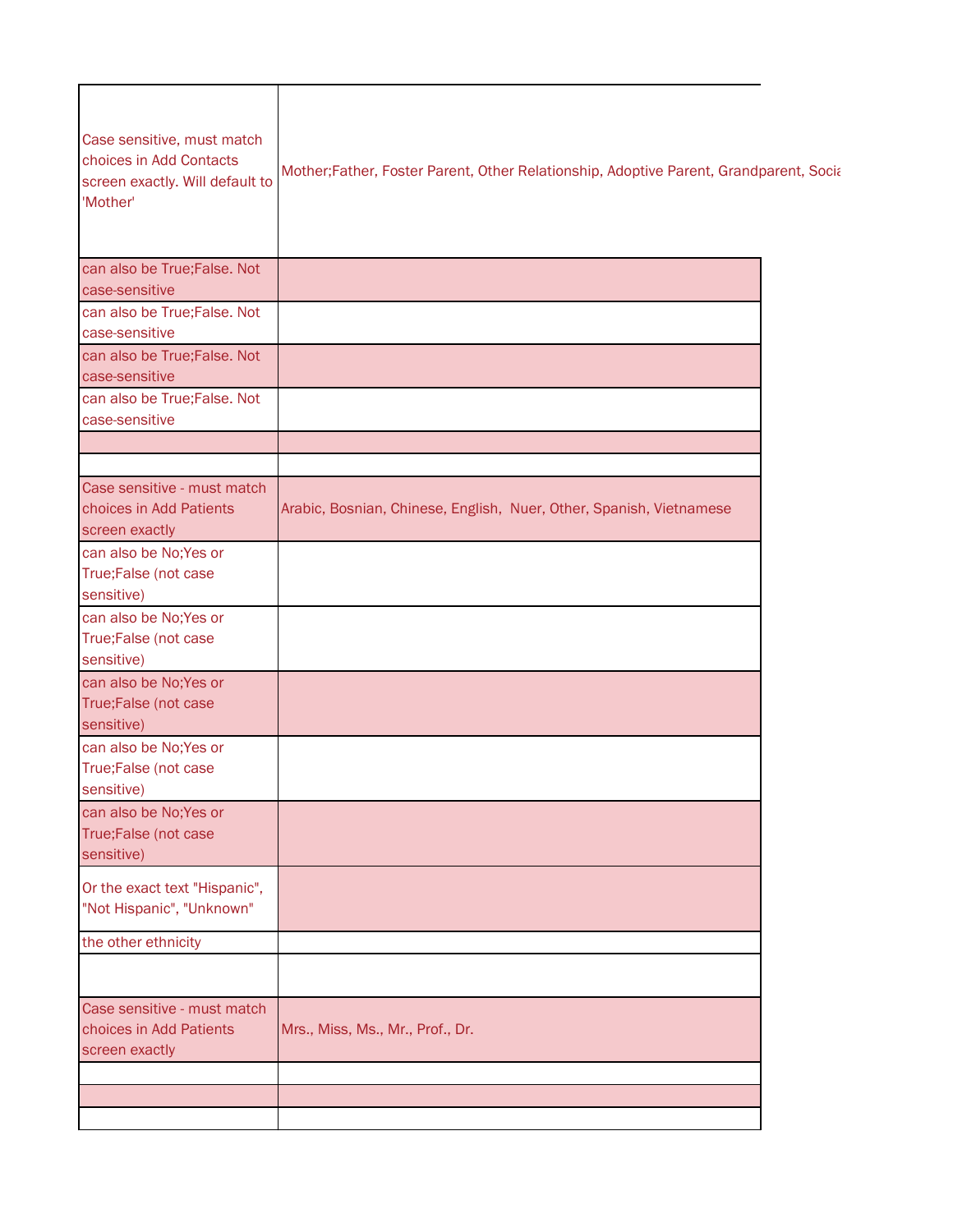| Numeric only. No ()                                                                                                              |  |
|----------------------------------------------------------------------------------------------------------------------------------|--|
| Numeric only. No ()                                                                                                              |  |
|                                                                                                                                  |  |
| can also use mm/dd/yy                                                                                                            |  |
| Less than High School, High<br>School Graduate or GED,<br>Some College or AA/AS<br>degree, College graduate or<br>above, Unknown |  |
| Can also be Unknown;<br>Present; Absent or<br>Unknown; False; True or<br>Unknown; No; Yes. Not case-<br>sensitive                |  |
| Can also be Unknown;<br>Present; Absent or<br>Unknown; False; True or<br>Unknown; No; Yes. Not case-<br>sensitive                |  |
| Can also be Unknown;<br>Present; Absent or Unknown;<br>False; True or Unknown; No;<br>Yes. Not case-sensitive                    |  |
| Can also be Unknown;<br>Present; Absent or<br>Unknown;False;True or<br>Unknown; No; Yes. Not case-<br>sensitive                  |  |
| Can also be Unknown;<br>Present; Absent or<br>Unknown; False; True or<br>Unknown; No; Yes. Not case-<br>sensitive                |  |
| Can also be Unknown;<br>Present; Absent or<br>Unknown; False; True or<br>Unknown; No; Yes. Not case-<br>sensitive                |  |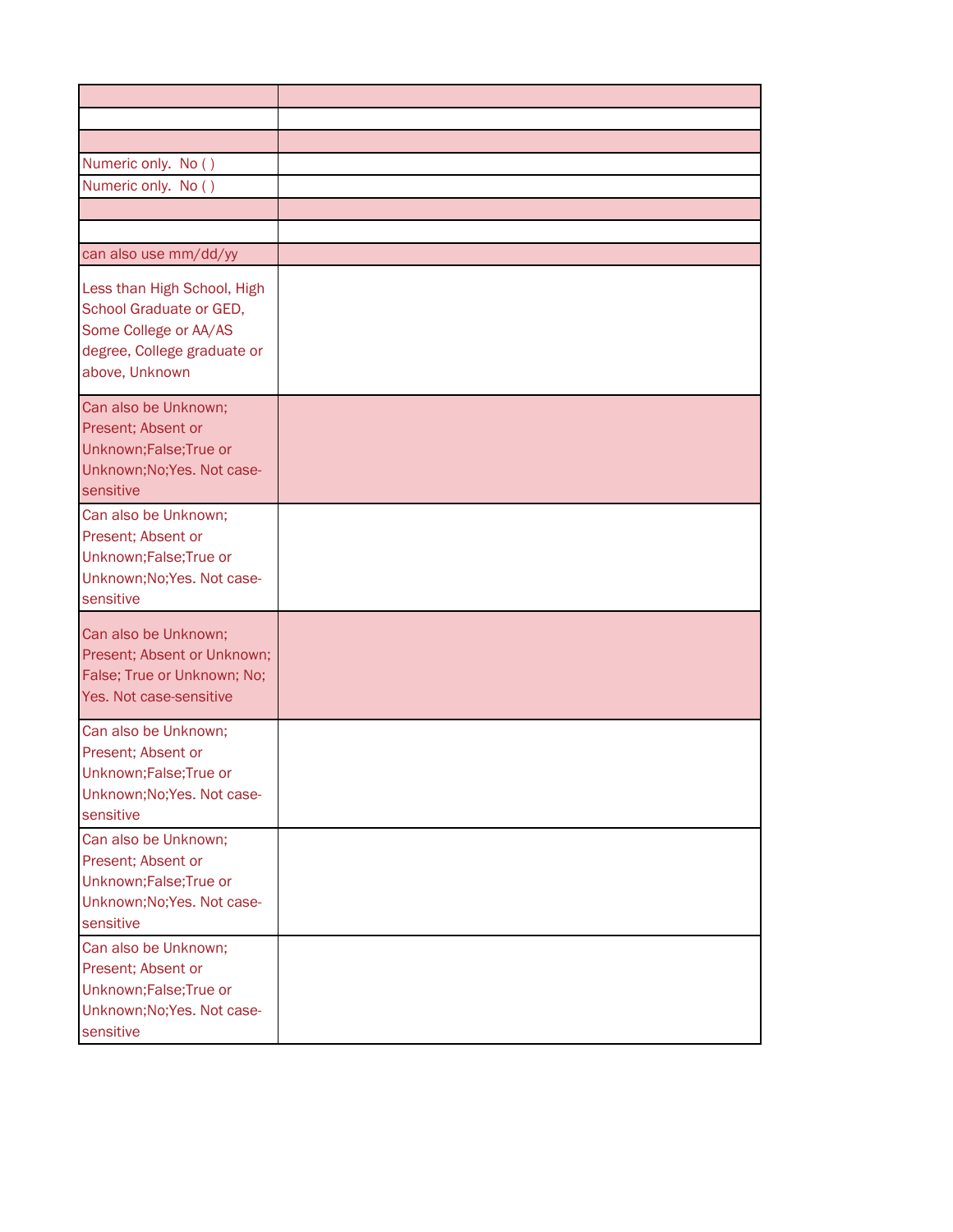| Can also be Unknown;<br>Present; Absent or<br>Unknown;False;True or<br>Unknown; No; Yes. Not case-<br>sensitive   |  |
|-------------------------------------------------------------------------------------------------------------------|--|
| Can also be Unknown;<br>Present; Absent or<br>Unknown; False; True or<br>Unknown; No; Yes. Not case-<br>sensitive |  |
| Can also be Unknown;<br>Present; Absent or<br>Unknown; False; True or<br>Unknown; No; Yes. Not case-<br>sensitive |  |
| Can also be Unknown;<br>Present; Absent or<br>Unknown;False;True or<br>Unknown; No; Yes. Not case-<br>sensitive   |  |
| Can also be Unknown;<br>Present; Absent or<br>Unknown; False; True or<br>Unknown; No; Yes. Not case-<br>sensitive |  |
| Can also be Unknown;<br>Present; Absent or<br>Unknown; False; True or<br>Unknown; No; Yes. Not case-<br>sensitive |  |
| Can also be Unknown;<br>Present; Absent or<br>Unknown; False; True or<br>Unknown; No; Yes. Not case-<br>sensitive |  |
| Can also be Unknown;<br>Present; Absent or<br>Unknown;False;True or<br>Unknown; No; Yes. Not case-<br>sensitive   |  |
| Can also be Unknown;<br>Present; Absent or<br>Unknown; False; True or<br>Unknown;No;Yes.                          |  |
| Can also be Unknown;<br>Present; Absent or<br>Unknown; False; True or<br>Unknown; No; Yes. Not case-<br>sensitive |  |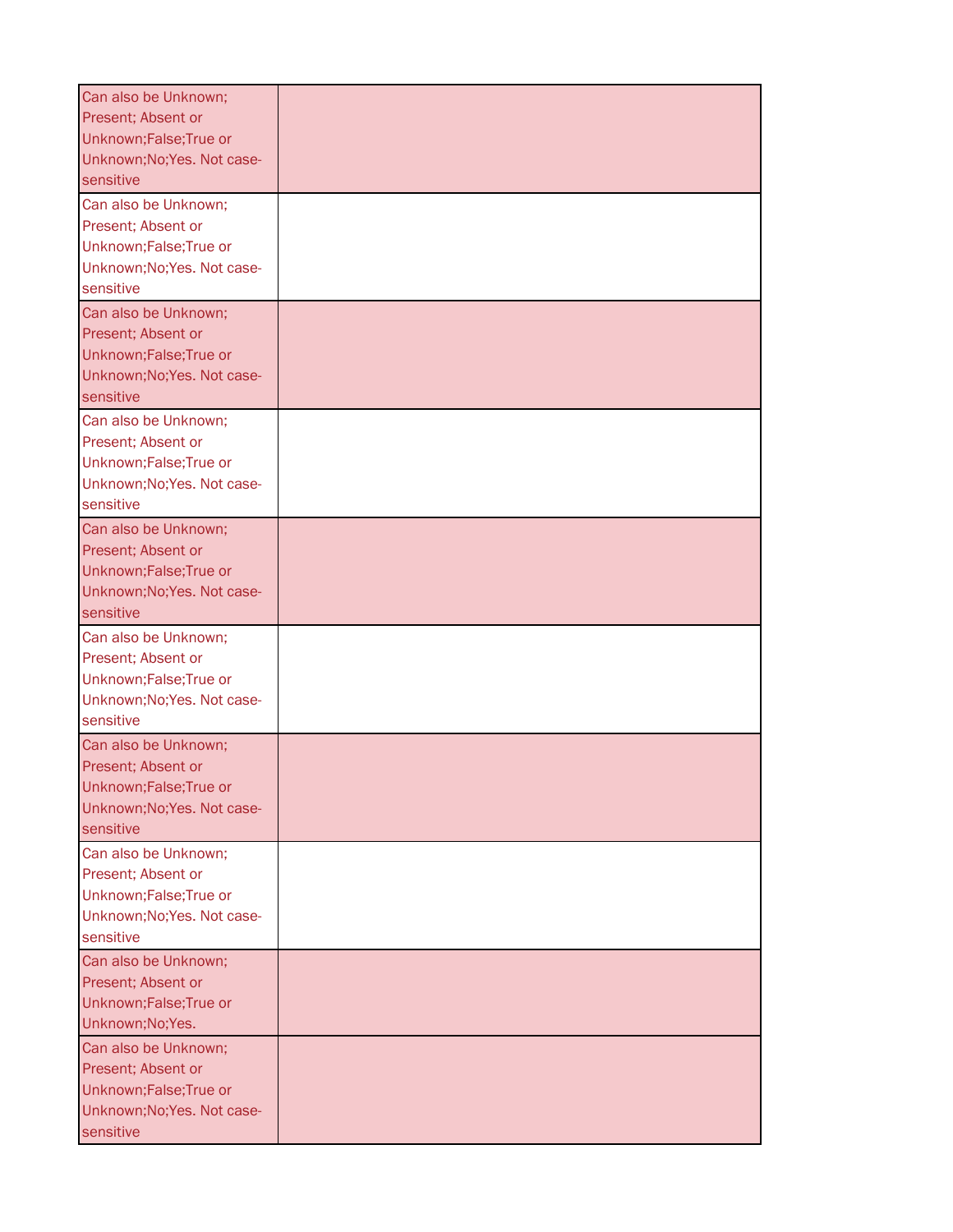| Can also be Unknown;<br>Present; Absent or<br>Unknown; False; True or<br>Unknown; No; Yes. Not case-<br>sensitive |  |
|-------------------------------------------------------------------------------------------------------------------|--|
| Can also be Unknown;<br>Present; Absent or<br>Unknown; False; True or<br>Unknown; No; Yes. Not case-<br>sensitive |  |
| Can also be Unknown;<br>Present; Absent or<br>Unknown; False; True or<br>Unknown; No; Yes. Not case-<br>sensitive |  |
| Can also be Unknown;<br>Present; Absent or<br>Unknown; False; True or<br>Unknown; No; Yes. Not case-<br>sensitive |  |